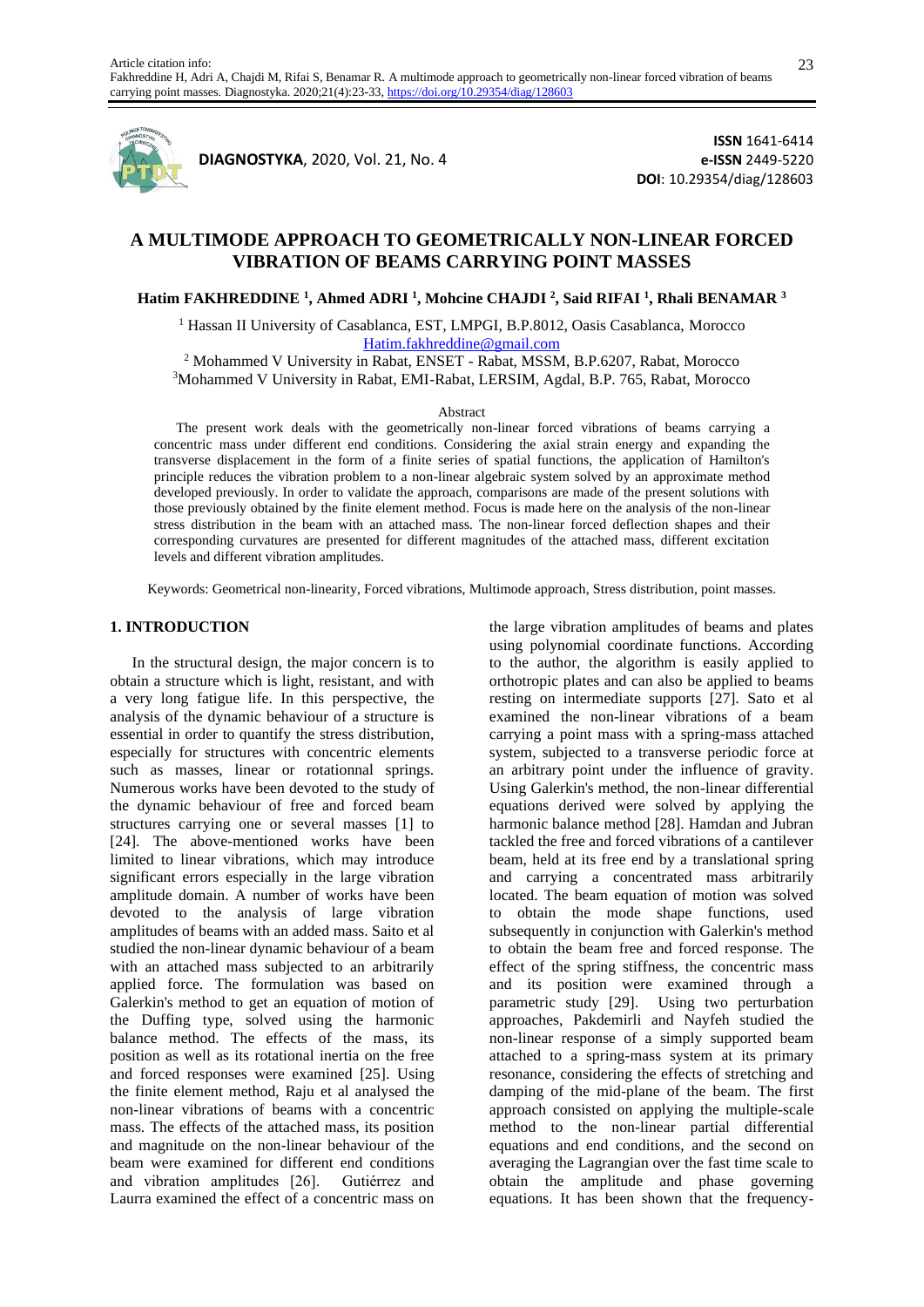response and the forced response curves depend on the mid-plane stretching and on the parameters of the spring-mass system [30]. Neglecting the shear strains and the rotational inertia, and considering the axial inertia of the nonlinear curvature and the inextensibility condition, Hamdan and Dado analysed the large free vibration amplitudes of a thin, inextensible cantilever beam with a mass possessing a rotational inertia. A single-mode Lagrangian method was applied to form the third order non-linear unimodal time problem and the two-term harmonic balance (2THB) method was subsequently used to obtain an approximate solution of the oscillation period. The effect of the mass, its position and of the rotational inertia on the oscillation period and its variation with the amplitude was investigated [31]. Applying the multiple-scale method, Özkaya et al studied free and forced nonlinear vibrations of an Euler-Bernoulli beam with a point mass including the damping effect. The effects of the position and magnitude of the attached mass were identified, as well as the effects of end conditions on the beam dynamic behaviour [32]. Neglecting the shear strains and the rotational inertia, and considering axial inertia and non-linear curvatures, Hamdan and Shabaneh studied the high free vibration amplitudes of a thin, inextensible-cantilevered beam carrying an intermediate mass. Two different approaches were used to formulate the equation of motion, the first used Hamilton's principle to obtain the equation of motion of the partial differential field, and then a single mode approximation was used in conjunction with the Rayleigh-Ritz method to reduce the equation to a non-linear, single mode, Duffing-type time problem. The second approach involved a single mode Lagrangian method that considers the inextensibility condition, and directly forms the unimodal five order nonlinear time problem. Results were illustrated showing the effect of the mass position and the mass magnitude on the variation of the oscillation period with amplitude [33]. Low et al studied experimentally lateral vibrations of an axially constrained beam with a concentrated mass [34]. Karlik et al examined the non-linear vibrations of an Euler-Bernoulli beam carrying a concentrated mass by considering different cases of end conditions. Using the Newton-Raphson method, a parametric study led to determination of the natural frequencies for different mass magnitudes, mass locations and end conditions. Non-linear correction coefficients were calculated using the multiple scale method. The linear and non-linear results were used in training a multi-layer, feed forward, backpropagation artificial neural network algorithm. This algorithm essentially aims to reduce the computation time and allows results to be obtained with an error ranging from 0.5 for linear analysis to 1.5 for non-linear analysis [35]. Using the multi-scale method, Özkaya and Pakdemirli analysed the free and forced nonlinear vibrations of a restrained beam

carrying a concentric mass. The perturbation method provided the backbone curves and the nonlinear frequency-response curves [36]. Cheng et al examined the large vibration amplitudes of a cantilever beam carrying a mass and subjected to random base excitation by combining the large amplitude vibration theory of inextensible beams with the stochastic linearization method. The effect of mass and rotational inertia on the beam dynamic behaviour was examined [37]. Considering the damping effect, Özkaya analysed the nonlinear free and forced vibrations of an Euler-Bernoulli beam with concentric masses. Approximate solutions were obtained using the perturbation method, allowing examination of the effect of the added masses, their locations and number on the beam dynamic behaviour [38]. Rao et al studied the largeamplitude vibrations of a uniform Timoshenko beam carrying a centrally concentrated mass using the coupled displacement field method. The results show the effect of the attached mass on the linear and nonlinear behaviour of the beam [39]. Ghayesh et al have developed a general solution procedure using the multiple time scale method for the vibrations of systems with cubic nonlinearities, subjected to nonlinear internal time-dependent boundary conditions [40]. Nikkar et al tackled the large vibration amplitudes of a uniform cantilever beam with an intermediate attached mass using the variational iteration method and He's variational approach to solve the equation of motion. The results showed a good agreement with those obtained by the Range-Kutta fourth order method [41]. Souayeh and Kacem developed a model integrating both geometric and electrostatic nonlinearities for the computation of nonlinear vibrations of electrostatically actuated carbon nanotube-based mass sensors. The Galerkin discretization method was used to reduce the continuous model, solved by the harmonic equilibrium method coupled with the asymptotic numerical method [42]. Barry et al extended the work previously developed by [30] to examine the non-linear vibrations of a beam subjected to an axial force and carrying multiple mass-springdamper systems. The effect of the amplitude and the position of the mass-spring-damper system on the dynamic behaviour of the beam was studied [43]. Considering the effect of an axial force, Malaeke and Moeenfard examined the large free vibration amplitudes of a non-uniform cantilever beam carrying an eccentric mass both transversely and axially. The partial differential equations, obtained using Hamilton's principle, were reduced by a single-mode approximation in conjunction with Lagrange's method and solved using the multiple time-scale perturbation technique [44]. Sadri studied the nonlinear forced vibrations of a cantilever beam with an intermediate lumped mass using Hamilton's principle to obtain the equation of motion and the multiple scales method to solve it. The effects of the damping, the force level and the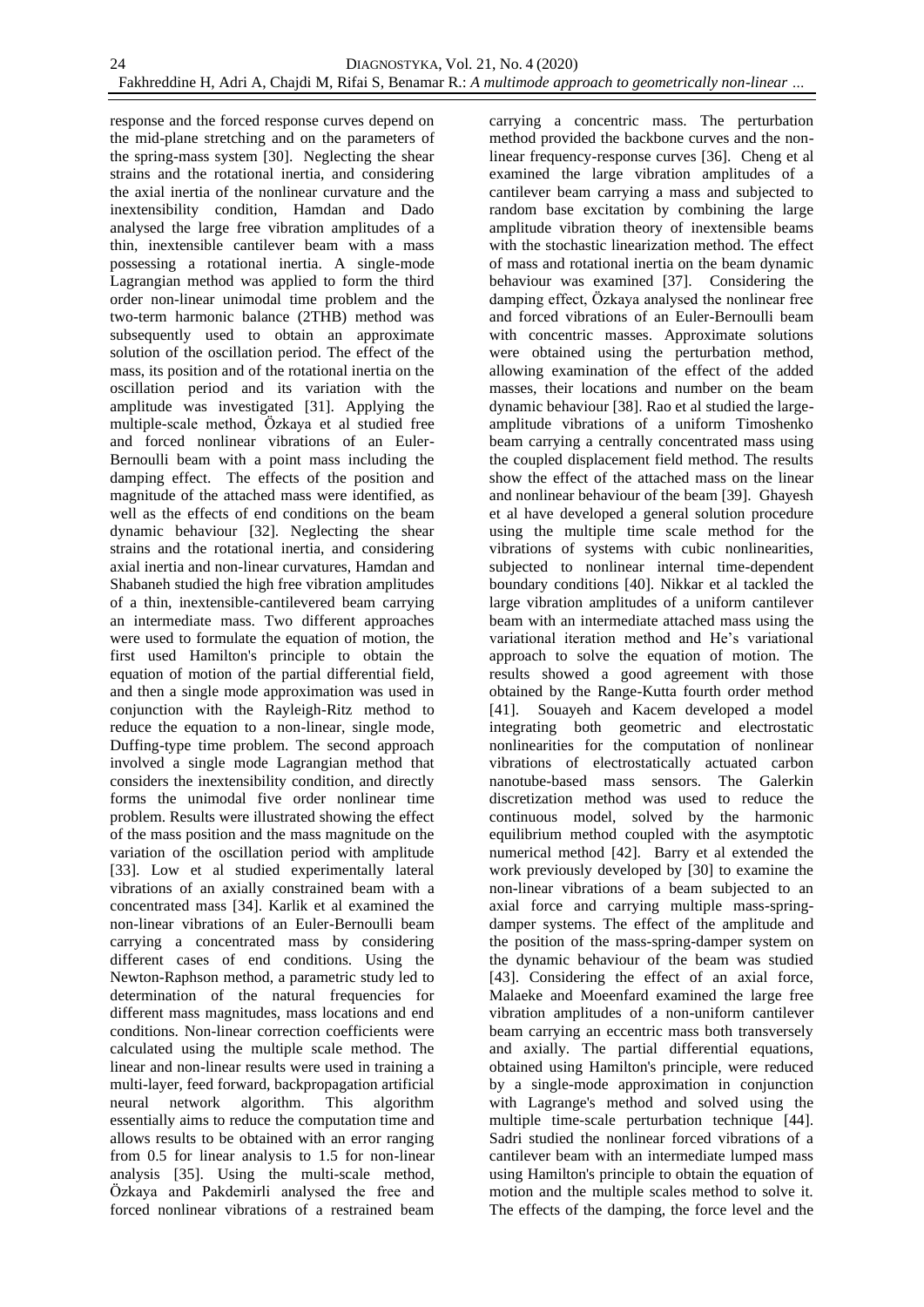initial conditions on the beam dynamic behaviour were examined [45]. Lotfan and Sadeghi analysed the nonlinear vibrations of a viscoelastic beam described by the Kelvin-Voigt model, and incorporating a mass-spring damper. The nonlinear equations of motion were obtained by Hamilton's principle and solved by the multiple scales method [46]. Rahmouni and Benamar extended the discrete model developed for uniform beams in [?] to study the geometrically nonlinear vibrations of beams with one concentric mass in [47] and with three added masses in [48]. Comparison of the results obtained with those found in the literature established the effectiveness of the discrete model in studying linear and nonlinear vibrations of beams with different types of discontinuities. Bukhari and Barry analysed the nonlinear vibrations of an Euler-Bernoulli beam carrying a mass-spring system. Hamilton's principle was used to obtain the equations of motion, solved by the multi-scale method [49].

The purpose of the present paper is to investigate the non-linear forced vibrations of beams carrying a concentrated mass under different end conditions. The mathematical model is based on the Euler-Bernoulli beams theory and the von Karman geometrical non-linearity assumptions. Harmonic motion is assumed and the displacement is expanded in the form of a finite series of spatial functions determined by solving the linear problem. Using Hamilton's principle, the problem is reduced to a set of non-linear algebraic equations solved by the so-called second formulation developed in [50]. The non-linear forced deflection shapes and their corresponding curvatures are presented, for different magnitudes of the added mass, different excitation levels and different vibration amplitudes. The objective is to describe the geometrically nonlinear behaviour of a beam with an attached mass and specifically to estimate the nonlinear stress distribution in the case of large transverse vibration amplitudes of the restrained beam excited by a high-level harmonic force.

#### **2. GENERAL FORMULATION**

In the present study, an Euler-Bernoulli beam with the following geometrical and material characteristics (L, b, h, I, E, A, rho), subjected to transverse vibrations is considered. The beam carries a mass at an arbitrary position x, magnitude M and inertia J. Two scenarios are considered, in the first one the beam is subjected to a concentric force and in the second to a distributed force. The dynamic behaviour of a conservative system can be obtained by applying the Hamilton's principle that can be written in the form [51]:

$$
\delta \int_0^{2\pi/\omega} (\mathbf{V} \cdot \mathbf{T} + \mathbf{W}_F) dt = 0 \tag{1}
$$

In which **V**, **T** and  $W_F$  are the beam total strain energy, the kinetic energy and the work done by the

excitation force  $F$  respectively. Considering large vibration amplitudes, **V** can be written as the sum of the axial strain energy  $V_a$  due to the nonlinear stretching forces and the bending strain energy  $V_b$ . The expressions of  $V_a$ ,  $V_b$  and **T** are:

$$
\mathbf{V}_{\mathbf{a}} = \frac{\text{ES}}{8L} \left[ \int_0^L \left( \frac{\partial W(x, t)}{\partial x} \right)^2 dx \right]^2
$$
\n
$$
\text{EVAL} \left( \frac{\partial^2 W(x, t)}{\partial x} \right)^2 \tag{1}
$$

$$
\mathbf{V_b} = \frac{\text{EI}}{2} \int_0^L \left( \frac{\partial^2 W(x, t)}{\partial x^2} \right)^2 dx \tag{1}
$$

$$
\mathbf{T} = \frac{1}{2} \rho S \int_0^L \left( \frac{\partial W(x,t)}{\partial t} \right)^2 dx \dots
$$
  
+ 
$$
\frac{1}{2} \sum_{j=1}^n \mathbf{M}_j \left( \frac{\partial W(x_M, t)}{\partial t} \right)_{x=x_M}^2 \dots
$$
  
+ 
$$
\frac{1}{2} \sum_{j=1}^n \mathbf{J}_j \left( \frac{\partial}{\partial t} \left( \frac{\partial W(x_M, t)}{\partial x} \right)_{x=x_M}^2 \right)
$$
 (1)

W being the transverse displacement of the beam, M the mass magnitude and J the rotational inertia of the attached mass. Assuming harmonic motion and expanding the displacement in the form of a series of functions, the transverse displacement can be written as in [47]:

$$
W(x,t) = a_i w_i \sin(\omega t)
$$
 (1)

By replacing  $W$  in the expressions for the energies,  $V_a$ ,  $V_b$ , **T** can be written in the form:

$$
\mathbf{V}_{\mathbf{a}} = \frac{1}{2} a_i a_j a_k a_l \mathbf{b}_{ijkl} \sin^4(\omega t)
$$
 (1)

$$
\mathbf{V}_{\mathbf{b}} = \frac{1}{2} a_i a_j \mathbf{k}_{ij} \sin^2(\omega t)
$$
 (1)

$$
\mathbf{T} = \frac{1}{2} \mathbf{\omega}^2 a_i a_j \mathbf{m}_{ij} \cos^2(\omega t)
$$
 (1)

Where  $\mathbf{k}_{ij}$  denotes the classical rigidity tensor defined by:

$$
\mathbf{k}_{ij} = \int_0^L \left(\frac{\partial^2 w_i}{\partial x^2}\right) \left(\frac{\partial^2 w_j}{\partial x^2}\right) dx
$$
 (1)

$$
\mathbf{b}_{ijkl} \text{ the non-linearity tensor given by:}
$$
\n
$$
\mathbf{b}_{ijkl} = \frac{ES}{4L} \int_0^L \left( \frac{\partial w_i}{\partial x} \right) \left( \frac{\partial w_j}{\partial x} \right) dx \int_0^L \left( \frac{\partial w_k}{\partial x} \right) \left( \frac{\partial w_l}{\partial x} \right) dx \tag{1}
$$

 $\mathbf{m}_{ij}$  the mass tensor obtained as:

$$
\mathbf{m}_{ij} = \rho \mathbf{S} \int_0^L w_i(x) w_j(x) dx...
$$
  
+ 
$$
\sum_i \mathbf{M}_j w_i(x_j) w_j(x_j)...
$$
  
+ 
$$
\sum_i \mathbf{J}_j \mathbf{\Psi}_i(x_j) \mathbf{\Psi}_j(x_j)
$$
 (1)

A uniform beam excited by the force  $F(x,t)$  over the sub range S of the interval [0,L] is considered. The force excites the beam modes via a set of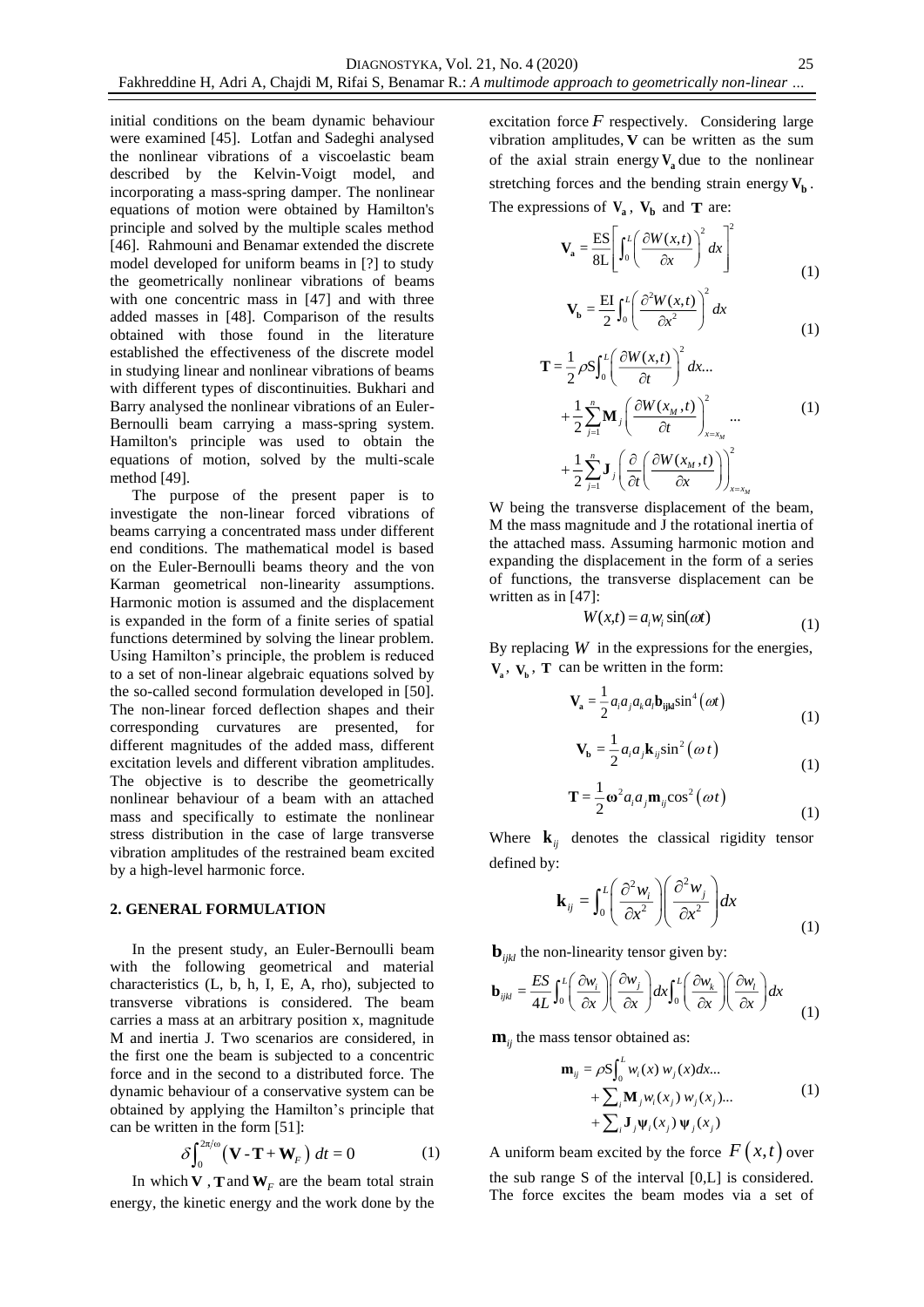generalized forces  $F_i$  that depend on the expression for  $F$ , the excitation point for a concentrated excitation, the excitation length for a distributed force and the mode under consideration. The generalized forces  $F_i(t)$  are given by:

$$
\mathbf{F}_i\big(\mathbf{t}\big) = \int_{\mathcal{S}} F\big(x, t\big) w_i\big(x\big) dx \tag{1}
$$

The non-linear behaviour of the beam is studied first for a point force  $F^c$  applied at the point  $x_f$ and then for a distributed harmonic force. The two excitation cases are defined by:

$$
F^d(x,t) = f^d \sin(\omega t) \tag{1}
$$

$$
F^{c}(x,t) = f^{c}\sin(\omega t)\delta(x-x_{f})
$$
 (1)

In which δ is the Dirac function,  $F_i^d(t)$  and  $F_i^c(t)$ 

are the corresponding generalized forces given by:

$$
F_i^d(t) = F^d \sin(\omega t) \int_0^L w_i(x) dx = f_i^d \sin(\omega t)
$$
  
(1)  

$$
F_i^c(t) = F^c \sin(\omega t) w_i(x_f) = f_i^c \sin(\omega t)
$$
  
(1)

After calculations, the following non-linear system is obtained:

stem is obtained:  
\n
$$
\begin{bmatrix} \mathbf{K} \end{bmatrix} \{ \mathbf{A} \} + \frac{3}{2} \begin{bmatrix} \mathbf{B} (\{ \mathbf{A} \}) \end{bmatrix} \{ \mathbf{A} \} - \omega^2 \begin{bmatrix} \mathbf{M} \end{bmatrix} \{ \mathbf{A} \} = \{ \mathbf{F} \}
$$
\n(1)

 ${A}$  denotes the column vector of the basic function contribution coefficients. For a nondimensional formulation, one puts:

$$
w_i(x) = hw_i^* \left(\frac{x}{L}\right) = hw_i^* \left(x^*\right); \; \frac{\mathbf{m}_{ij}}{\mathbf{m}_{ij}^*} = \rho Ah^2 L \quad (1)
$$

$$
\frac{\mathbf{k}_{ij}}{\mathbf{k}_{ij}^*} = \frac{E I h^2}{L^3} ; \frac{\mathbf{b}_{ijkl}}{\mathbf{b}_{ijkl}^*} = \frac{E I h^2}{L^3} ; \frac{\omega^2}{\omega^{*2}} = \frac{E I}{\rho A L^4} \quad (1)
$$

$$
J_j^* = \frac{J_j}{mL^3} \text{ and } M_j^* = \frac{M_j}{mL}
$$
 (1)

The dimensionless generalized forces  $f_i^{*d}$  and

 $f_i^{*c}$  can be written as:

$$
f_i^{*d} = F^d \frac{L^4}{E h} \int_0^1 w_i^*(x^*) dx \tag{1}
$$

$$
f_i^{*c} = F^c \frac{\mathbf{L}^3}{\mathbf{E} \mathbf{I} \mathbf{h}} w_i^*(x_f)
$$
 (1)

After substituting these notations in equation (17),

the following nonlinear algebraic system is obtained:

$$
f_i^{*c} = F^c \frac{\mathbf{L}^3}{\mathbf{E} \mathbf{I} \mathbf{h}} w_i^*(x_f)
$$
 (1)

Which may be written in the following tensor form:

$$
a_{i}\mathbf{k}_{ir}^{*} - \omega^{*2} a_{i}\mathbf{m}_{ir}^{*} + \frac{3}{2} a_{i} a_{j} a_{k} \mathbf{b}_{_{ijir}}^{*} = \mathbf{F}_{r}^{*} \quad r = 1, ..., n
$$
 (1)

$$
\omega^{*2}
$$
 is given as in [52] by:  

$$
\omega^{*2} = \frac{\{A\}^T [K] \{A\} + k \{A\}^T [B] (\{A\}) \{A\}}{\{A\}^T [M] \{A\}}
$$
(1)

With  $k = \frac{3}{2}$  $k = \frac{3}{2}$ 

It has previously been shown that the contribution of one mode remains predominant relatively to the others for the range of amplitudes considered. To indicate that the contributions of the other modes remain small, they are denoted by  $\varepsilon_i$ , while the predominant mode is denoted  $a_r$ .

According to [50], by separating in the non-linear expression  $a_i a_j a_k \mathbf{b}_{ijk}^*$  terms proportional to  $a_1^3$ , terms proportional to  $a_1^2 \varepsilon_i$ , and by neglecting the terms which are proportional to  $a_i \varepsilon_i \varepsilon_j$  and terms proportional to  $\varepsilon_i \varepsilon_j \varepsilon_k$  one may write:

 $a_i a_j a_k \mathbf{b}_{ijkr} = a_1^3 \mathbf{b}_{111r} + a_1^2 \varepsilon_i \mathbf{b}_{11ir}$   $r = 1,...,n$  (1) Equation (22) can then be written near the  $r<sup>th</sup>$  mode as follows:

$$
\left( \left[ \mathbf{K}_r^* \right]_R - \omega^{*2} \left[ \mathbf{M}_r^* \right]_R \right) \left\{ \mathbf{A}_r \right\}_R
$$
\n
$$
+ \frac{3}{2} \left[ \alpha_r^* \right] \left\{ \mathbf{A}_r \right\}_R = \left\{ \mathbf{F}_r - \frac{3}{2} \alpha_r^3 b_{irr} \right\}
$$
\n
$$
\left\{ \mathbf{K}_r^* \right\}_R = \left\{ \mathbf{F}_r^* - \frac{3}{2} \alpha_r^3 b_{irr} \right\} \tag{1}
$$

With  $\left[\alpha_r^*\right]_R = \left[a_r^{*2} b_{ijrr}^*\right]_R$ . Equation (25) is an

approximate linear system, very easy to solve in order to get the contribution coefficients to the nonlinear beam forced response.

### **3. RESULT AND DISCUSSION**

To validate the presented approach, the results are compared with those obtained by the finite element method developed previously in [26], for two scenarios of boundary conditions: The first table shows results for a fully clamped beam and the second shows the results for a beam simply supported on both sides. The comparison includes also several changes in the mass magnitude and location, and vibration amplitudes.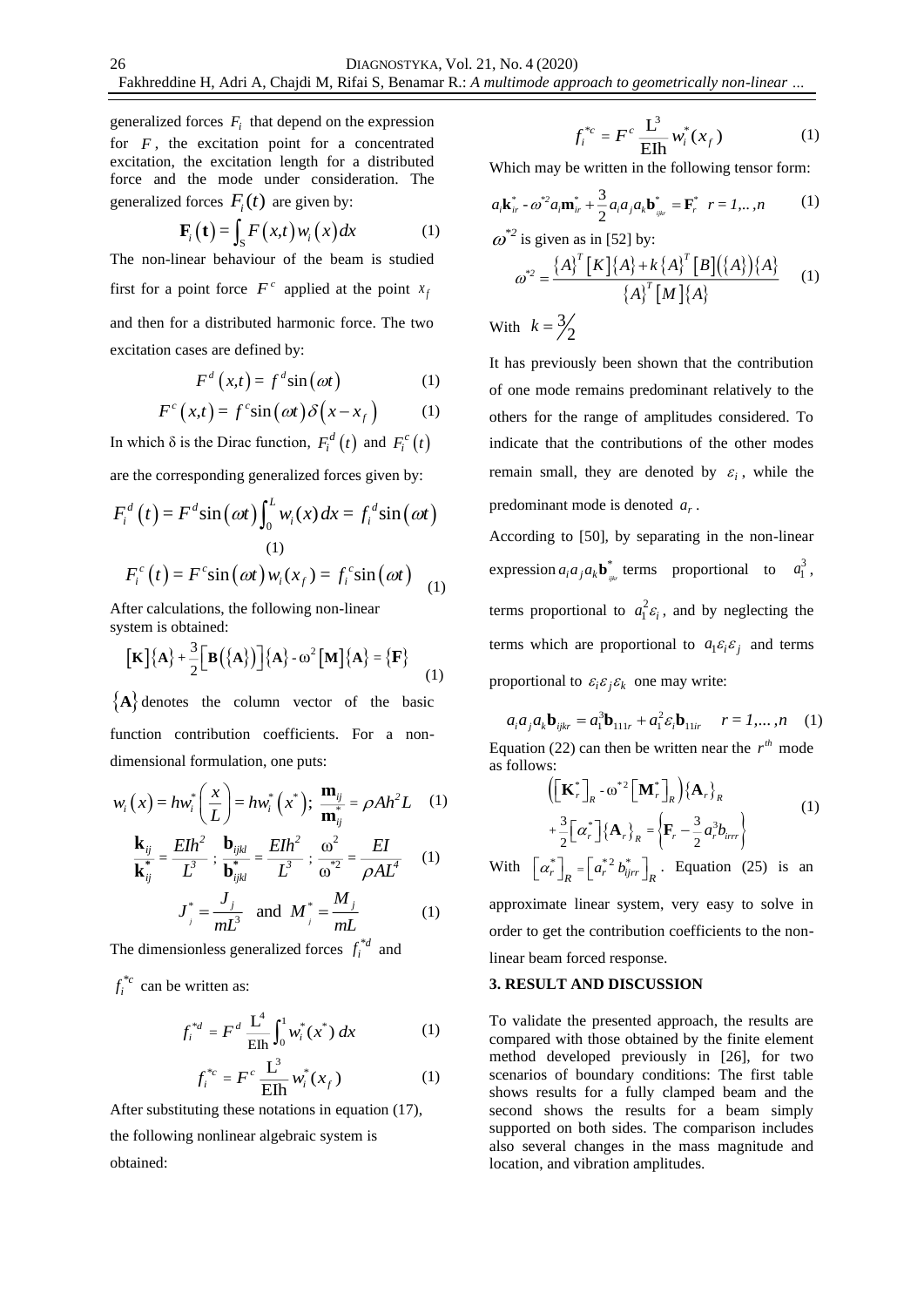|                | Mass position       | Amplitude                                       | 0.4                                                                                                                                                                                                                                                                                                                                                                                                                                                                                                                                                                                                                                                                                                                                                                                                                                                                                                             | $0.8\,$ | 1       | $\overline{c}$ |
|----------------|---------------------|-------------------------------------------------|-----------------------------------------------------------------------------------------------------------------------------------------------------------------------------------------------------------------------------------------------------------------------------------------------------------------------------------------------------------------------------------------------------------------------------------------------------------------------------------------------------------------------------------------------------------------------------------------------------------------------------------------------------------------------------------------------------------------------------------------------------------------------------------------------------------------------------------------------------------------------------------------------------------------|---------|---------|----------------|
|                |                     | 0.2                                             | 1.0035                                                                                                                                                                                                                                                                                                                                                                                                                                                                                                                                                                                                                                                                                                                                                                                                                                                                                                          | 1.0138  | 1.0215  | 1.0825         |
| Reference [26] | 1/8                 | 0.6                                             | 1.0034                                                                                                                                                                                                                                                                                                                                                                                                                                                                                                                                                                                                                                                                                                                                                                                                                                                                                                          | 1.0136  | 1.0212  | 1.0811         |
|                |                     | 1                                               | C beam carrying a concentrated mass<br>1.0034<br>1.014<br>0.2<br>1.0036<br>1.0142<br>1.0035<br>0.6<br>1.0141<br>1.0035<br>1.0138<br>1<br>$0.0072\%$<br>0.2<br>0.0424%<br>0.0127%<br>0.6<br>0.0451%<br>1<br>0.0072%<br>0.0148%<br>0.2<br>1.0035<br>1.014<br>1.0036<br>0.6<br>1.0143<br>1.0037<br>1.0147<br>1<br>0.2<br>1.0035<br>1.0141<br>1.0034<br>0.6<br>1.0137<br>1.0033<br>1.0133<br>1<br>0.2<br>0.0045%<br>0.0128%<br>0.6<br>0.0170%<br>0.0597%<br>0.0366%<br>0.1353%<br>1<br>0.2<br>1.0036<br>1.0142<br>0.6<br>1.0036<br>1.0144<br>1.0037<br>1.0145<br>1<br>0.2<br>1.0036<br>1.0143<br>0.6<br>1.0036<br>1.0142<br>1.0035<br>1.0141<br>1<br>0.2<br>0.0007%<br>0.0108%<br>$0.6\,$<br>0.0040%<br>0.0216%<br>$\mathbf{1}$<br>0.0164%<br>0.0406%<br>0.2<br>1.0035<br>1.0138<br>1.0035<br>0.6<br>1.0137<br>1.0034<br>1<br>1.0137<br>0.2<br>1.0036<br>1.0144<br>1.0036<br>0.6<br>1.0144<br>1.0036<br>1<br>1.0143 | 1.0217  | 1.0834  |                |
|                |                     |                                                 |                                                                                                                                                                                                                                                                                                                                                                                                                                                                                                                                                                                                                                                                                                                                                                                                                                                                                                                 |         | 1.0222  | 1.0865         |
| Present        | 1/8                 |                                                 |                                                                                                                                                                                                                                                                                                                                                                                                                                                                                                                                                                                                                                                                                                                                                                                                                                                                                                                 |         | 1.0219  | 1.0858         |
|                |                     |                                                 |                                                                                                                                                                                                                                                                                                                                                                                                                                                                                                                                                                                                                                                                                                                                                                                                                                                                                                                 |         | 1.0216  | 1.0849         |
|                |                     |                                                 |                                                                                                                                                                                                                                                                                                                                                                                                                                                                                                                                                                                                                                                                                                                                                                                                                                                                                                                 |         | 0.0651% | 0.3701%        |
|                | Relative difference |                                                 |                                                                                                                                                                                                                                                                                                                                                                                                                                                                                                                                                                                                                                                                                                                                                                                                                                                                                                                 |         | 0.0691% | 0.4313%        |
|                |                     |                                                 |                                                                                                                                                                                                                                                                                                                                                                                                                                                                                                                                                                                                                                                                                                                                                                                                                                                                                                                 |         | 0.0104% | 0.1402%        |
|                |                     |                                                 |                                                                                                                                                                                                                                                                                                                                                                                                                                                                                                                                                                                                                                                                                                                                                                                                                                                                                                                 |         | 1.0217  | 1.0834         |
| Reference [26] | 1/4                 |                                                 |                                                                                                                                                                                                                                                                                                                                                                                                                                                                                                                                                                                                                                                                                                                                                                                                                                                                                                                 |         | 1.0222  | 1.0856         |
|                |                     |                                                 | 0.0106%<br>0.0547%<br>0.0107%<br>0.0647%<br>0.0205%<br>0.0637%                                                                                                                                                                                                                                                                                                                                                                                                                                                                                                                                                                                                                                                                                                                                                                                                                                                  | 1.0228  | 1.0881  |                |
|                |                     |                                                 |                                                                                                                                                                                                                                                                                                                                                                                                                                                                                                                                                                                                                                                                                                                                                                                                                                                                                                                 |         | 1.0220  | 1.0862         |
| Present        | 1/4                 |                                                 |                                                                                                                                                                                                                                                                                                                                                                                                                                                                                                                                                                                                                                                                                                                                                                                                                                                                                                                 |         | 1.0214  | 1.0846         |
|                |                     |                                                 |                                                                                                                                                                                                                                                                                                                                                                                                                                                                                                                                                                                                                                                                                                                                                                                                                                                                                                                 |         | 1.0208  | 1.0830         |
|                |                     |                                                 |                                                                                                                                                                                                                                                                                                                                                                                                                                                                                                                                                                                                                                                                                                                                                                                                                                                                                                                 |         | 0.0313% | 0.2612%        |
|                | Relative difference |                                                 |                                                                                                                                                                                                                                                                                                                                                                                                                                                                                                                                                                                                                                                                                                                                                                                                                                                                                                                 |         | 0.0812% | 0.0940%        |
|                |                     |                                                 |                                                                                                                                                                                                                                                                                                                                                                                                                                                                                                                                                                                                                                                                                                                                                                                                                                                                                                                 |         | 0.1938% | 0.4661%        |
|                |                     |                                                 |                                                                                                                                                                                                                                                                                                                                                                                                                                                                                                                                                                                                                                                                                                                                                                                                                                                                                                                 |         | 1.022   | 1.0844         |
| Reference [26] | 3/8                 |                                                 |                                                                                                                                                                                                                                                                                                                                                                                                                                                                                                                                                                                                                                                                                                                                                                                                                                                                                                                 |         | 1.0224  | 1.086          |
|                |                     | 3/8<br>1/2<br>1/2<br>0.2<br>0.6<br>$\mathbf{1}$ |                                                                                                                                                                                                                                                                                                                                                                                                                                                                                                                                                                                                                                                                                                                                                                                                                                                                                                                 | 1.0226  | 1.0869  |                |
|                |                     |                                                 |                                                                                                                                                                                                                                                                                                                                                                                                                                                                                                                                                                                                                                                                                                                                                                                                                                                                                                                 |         | 1.0223  | 1.0869         |
| Present        |                     |                                                 |                                                                                                                                                                                                                                                                                                                                                                                                                                                                                                                                                                                                                                                                                                                                                                                                                                                                                                                 |         | 1.0221  | 1.0862         |
|                |                     |                                                 |                                                                                                                                                                                                                                                                                                                                                                                                                                                                                                                                                                                                                                                                                                                                                                                                                                                                                                                 |         | 1.0219  | 1.0858         |
|                |                     |                                                 |                                                                                                                                                                                                                                                                                                                                                                                                                                                                                                                                                                                                                                                                                                                                                                                                                                                                                                                 |         | 0.0282% | 0.2300%        |
|                | Relative difference |                                                 |                                                                                                                                                                                                                                                                                                                                                                                                                                                                                                                                                                                                                                                                                                                                                                                                                                                                                                                 |         | 0.0303% | 0.0218%        |
|                |                     |                                                 |                                                                                                                                                                                                                                                                                                                                                                                                                                                                                                                                                                                                                                                                                                                                                                                                                                                                                                                 |         | 0.0637% | 0.1055%        |
|                |                     |                                                 |                                                                                                                                                                                                                                                                                                                                                                                                                                                                                                                                                                                                                                                                                                                                                                                                                                                                                                                 |         | 1.0215  | 1.0823         |
| Reference [26] |                     |                                                 |                                                                                                                                                                                                                                                                                                                                                                                                                                                                                                                                                                                                                                                                                                                                                                                                                                                                                                                 |         | 1.0213  | 1.0816         |
|                |                     |                                                 |                                                                                                                                                                                                                                                                                                                                                                                                                                                                                                                                                                                                                                                                                                                                                                                                                                                                                                                 |         | 1.0213  | 1.0814         |
|                |                     |                                                 |                                                                                                                                                                                                                                                                                                                                                                                                                                                                                                                                                                                                                                                                                                                                                                                                                                                                                                                 |         | 1.0223  | 1.0868         |
| Present        |                     |                                                 |                                                                                                                                                                                                                                                                                                                                                                                                                                                                                                                                                                                                                                                                                                                                                                                                                                                                                                                 |         | 1.0223  | 1.0867         |
|                |                     |                                                 |                                                                                                                                                                                                                                                                                                                                                                                                                                                                                                                                                                                                                                                                                                                                                                                                                                                                                                                 |         | 1.0223  | 1.0866         |
|                |                     |                                                 |                                                                                                                                                                                                                                                                                                                                                                                                                                                                                                                                                                                                                                                                                                                                                                                                                                                                                                                 |         | 0.0828% | 0.4166%        |
|                | Relative difference |                                                 |                                                                                                                                                                                                                                                                                                                                                                                                                                                                                                                                                                                                                                                                                                                                                                                                                                                                                                                 |         | 0.1022% | 0.4684%        |
|                |                     |                                                 |                                                                                                                                                                                                                                                                                                                                                                                                                                                                                                                                                                                                                                                                                                                                                                                                                                                                                                                 |         | 0.1006% | 0.4786%        |

Table 1. Comparison of the present results with those obtained by the finite element method for a C-C beam carrying a concentrated mass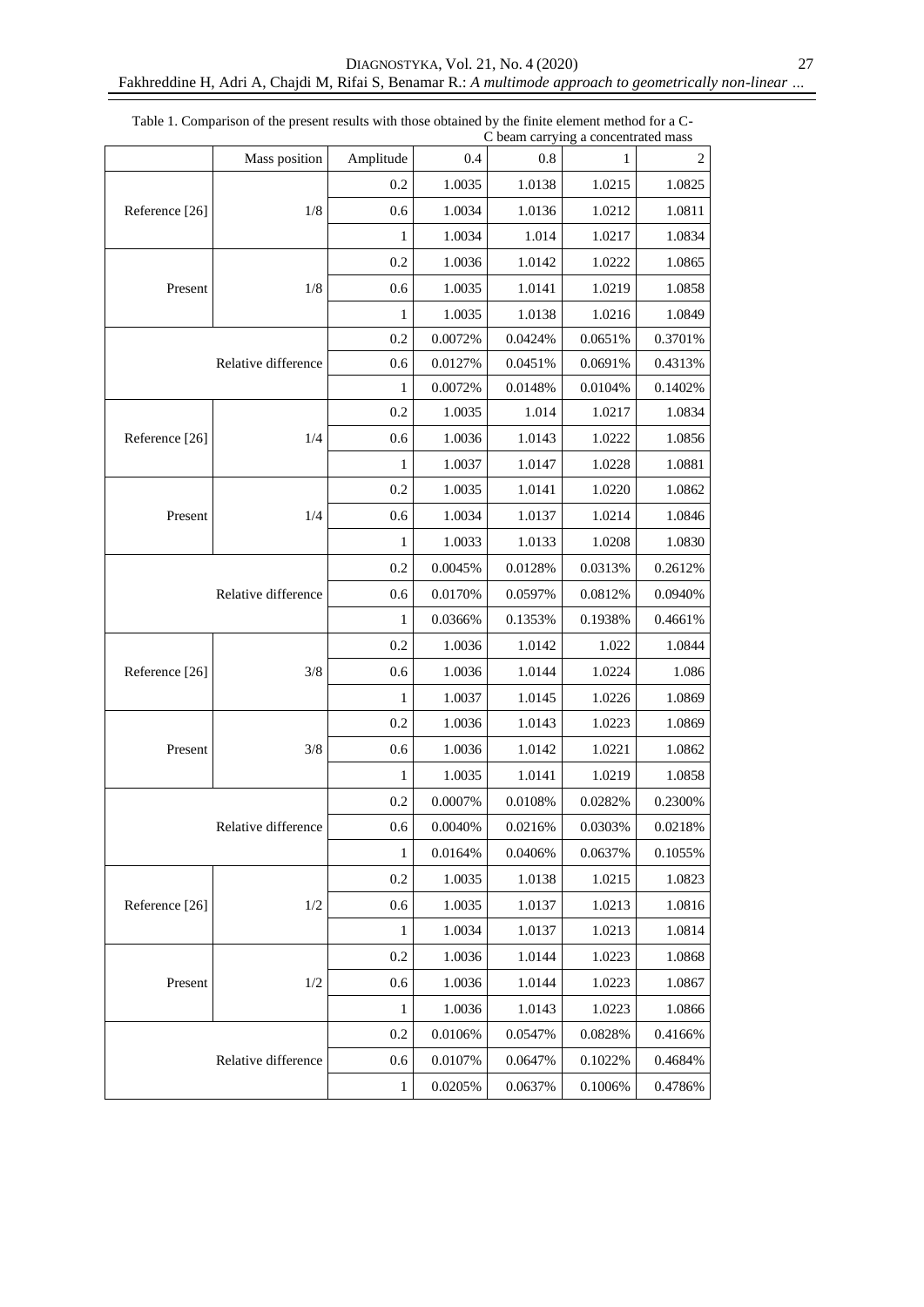|                | Mass position       | Amplitude | 0.4                                                                                                                                                                                                                                                                                                                                                                                                                                                           | 0.8     | 1       | $\sqrt{2}$ |
|----------------|---------------------|-----------|---------------------------------------------------------------------------------------------------------------------------------------------------------------------------------------------------------------------------------------------------------------------------------------------------------------------------------------------------------------------------------------------------------------------------------------------------------------|---------|---------|------------|
|                |                     | 0.2       | 1.015                                                                                                                                                                                                                                                                                                                                                                                                                                                         | 1.0584  | 1.0897  | 1.3157     |
| Reference [26] | 1/8                 | 0.6       | 1.0153                                                                                                                                                                                                                                                                                                                                                                                                                                                        | 1.0595  | 1.0914  | 1.3226     |
|                |                     | 1         | 1.0155                                                                                                                                                                                                                                                                                                                                                                                                                                                        | 1.0604  | 1.0928  | 1.3287     |
|                |                     | 0.2       | 1.0149                                                                                                                                                                                                                                                                                                                                                                                                                                                        | 1.0585  | 1.0900  | 1.3244     |
| Present        | 1/8                 | 0.6       | 1.0149                                                                                                                                                                                                                                                                                                                                                                                                                                                        | 1.0586  | 1.0902  | 1.3276     |
|                |                     | 1         | 1.0149                                                                                                                                                                                                                                                                                                                                                                                                                                                        | 1.0585  | 1.0903  | 1.3309     |
|                |                     | 0.2       | 0.0075%                                                                                                                                                                                                                                                                                                                                                                                                                                                       | 0.0052% | 0.0260% | 0.6586%    |
|                | Relative difference | 0.6       | 0.0365%                                                                                                                                                                                                                                                                                                                                                                                                                                                       | 0.0887% | 0.1067% | 0.3768%    |
|                |                     | 1         | 0.0609%                                                                                                                                                                                                                                                                                                                                                                                                                                                       | 0.1804% | 0.2332% | 0.1687%    |
|                |                     | 0.2       | 1.015                                                                                                                                                                                                                                                                                                                                                                                                                                                         | 1.0587  | 1.09    | 1.3173     |
| Reference [26] | 1/4                 | 0.6       | 1.0153                                                                                                                                                                                                                                                                                                                                                                                                                                                        | 1.0596  | 1.0916  | 1.3243     |
|                |                     | 1         | 1.0154                                                                                                                                                                                                                                                                                                                                                                                                                                                        | 1.0602  | 1.0925  | 1.3286     |
|                |                     | 0.2       | 1.0149                                                                                                                                                                                                                                                                                                                                                                                                                                                        | 1.0584  | 1.0900  | 1.3251     |
| Present        | 1/4                 | 0.6       | 1.0148                                                                                                                                                                                                                                                                                                                                                                                                                                                        | 1.0582  | 1.0898  | 1.3281     |
|                |                     | 1         | 1.0147                                                                                                                                                                                                                                                                                                                                                                                                                                                        | 1.0578  | 1.0893  | 1.3298     |
|                |                     | 0.2       | 0.0086%                                                                                                                                                                                                                                                                                                                                                                                                                                                       | 0.0246% | 0.0008% | 0.5937%    |
|                | Relative difference | 0.6       | 0.0482%                                                                                                                                                                                                                                                                                                                                                                                                                                                       | 0.1332% | 0.1680% | 0.2894%    |
|                |                     | 1         | 0.0703%                                                                                                                                                                                                                                                                                                                                                                                                                                                       | 0.2239% | 0.2891% | 0.0899%    |
|                |                     | 0.2       | 1.0147                                                                                                                                                                                                                                                                                                                                                                                                                                                        | 1.0574  | 1.088   | 1.3089     |
| Reference [26] | 3/8                 | 0.6       | 1.0146                                                                                                                                                                                                                                                                                                                                                                                                                                                        | 1.0568  | 1.0871  | 1.3055     |
|                |                     | 1         | 1.0145<br>1.0565<br>0.2<br>1.0148<br>1.0580<br>1.0147<br>0.6<br>1.0576<br>1.0146<br>1.0572<br>1<br>0.2<br>0.0118%<br>0.0609%<br>0.6<br>0.0080%<br>0.0710%<br>$\mathbf{1}$<br>0.0088%<br>0.0690%<br>0.2<br>1.0145<br>1.0564<br>0.6<br>1.0142<br>1.0551<br>1.0140<br>1<br>1.0545<br>0.2<br>1.0147<br>1.0577<br>1.0146<br>0.6<br>1.0572<br>1.0145<br>1.0569<br>1<br>0.2<br>0.0244%<br>0.1261%<br>0.1948%<br>0.6<br>0.0393%<br>$\mathbf{1}$<br>0.0516%<br>0.2246% | 1.0866  | 1.3036  |            |
|                |                     |           |                                                                                                                                                                                                                                                                                                                                                                                                                                                               |         | 1.0893  | 1.3218     |
| Present        | 3/8                 |           |                                                                                                                                                                                                                                                                                                                                                                                                                                                               |         | 1.0886  | 1.3204     |
|                |                     |           |                                                                                                                                                                                                                                                                                                                                                                                                                                                               |         | 1.0882  | 1.3196     |
|                |                     |           |                                                                                                                                                                                                                                                                                                                                                                                                                                                               |         | 0.1235% | 0.9855%    |
|                | Relative difference |           |                                                                                                                                                                                                                                                                                                                                                                                                                                                               |         | 0.1415% | 1.1430%    |
|                |                     |           |                                                                                                                                                                                                                                                                                                                                                                                                                                                               |         | 0.1457% | 1.2294%    |
|                |                     |           |                                                                                                                                                                                                                                                                                                                                                                                                                                                               |         | 1.0865  | 1.3026     |
| Reference [26] | 1/2                 |           |                                                                                                                                                                                                                                                                                                                                                                                                                                                               |         | 1.0844  | 1.2940     |
|                |                     |           |                                                                                                                                                                                                                                                                                                                                                                                                                                                               |         | 1.0834  | 1.2900     |
|                |                     |           |                                                                                                                                                                                                                                                                                                                                                                                                                                                               |         | 1.0888  | 1.3191     |
| Present        | 1/2                 |           |                                                                                                                                                                                                                                                                                                                                                                                                                                                               |         | 1.0880  | 1.3161     |
|                |                     |           |                                                                                                                                                                                                                                                                                                                                                                                                                                                               |         | 1.0875  | 1.3148     |
|                |                     |           |                                                                                                                                                                                                                                                                                                                                                                                                                                                               |         | 0.2146% | 1.2702%    |
|                | Relative difference |           |                                                                                                                                                                                                                                                                                                                                                                                                                                                               |         | 0.3274% | 1.7082%    |
|                |                     |           |                                                                                                                                                                                                                                                                                                                                                                                                                                                               |         | 0.3803% | 1.9218%    |

Table 2. Comparison of the present results with those obtained by the finite element method for a S-S beam carrying a concentrated mass

Tables 1 and 2 show a very good agreement between the results of the present method and those of the literature, since the relative difference varies from 0.02 to 0.47% in the case of a fully clamped beam and from 0.05 to 1.92% in the case of a simply supported beam, for a maximum nondimensional amplitude "Wmax=2".

The analysis of the forced case via the method mentioned above requires determination of the mode predominant in the beam response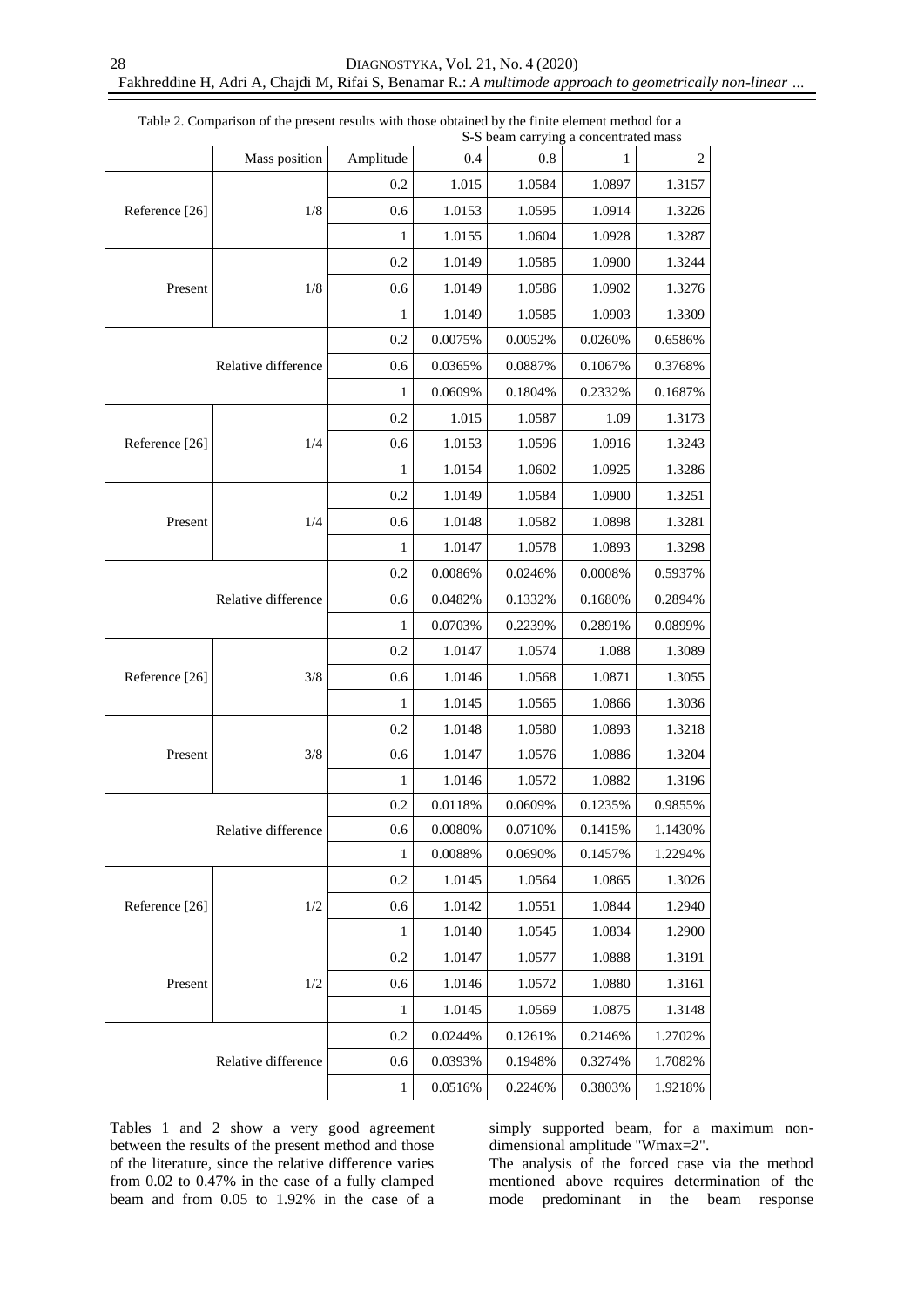corresponding to the level and location of the excitation force. Table 3 gives the numercal values of the generalized forces corresponding to the

different modes for a beam excited at its centre, for three different excitation levels.

| Table 3. Percentage of generalised forces exciting the first five symmetric modes of a Clamped-Clamped beam carrying |
|----------------------------------------------------------------------------------------------------------------------|
| concentrated mass at the middle                                                                                      |

|          | Modes                                                                            |        | 3      |       |       |       |
|----------|----------------------------------------------------------------------------------|--------|--------|-------|-------|-------|
| $Fc=10$  | $F^c w_i^*(x_f)$                                                                 | 10.65  | 5.32   | 3.87  | 2.99  | 2.43  |
|          | $\left  F^c w_i^*(x_f) \right  \sum_{i=1}^n \left  F^c w_i^*(x_f) \right $       | 42.14  | 21.08  | 15.31 | 11.84 | 9.63  |
| $Fc=100$ | $F^c w_i^*(x_f)$                                                                 | 106,49 | 53,26  | 38,69 | 29,91 | 24,32 |
|          | $F^{c}w_{i}^{*}(x_{f})\bigg \sum_{i}^{n}\bigg F^{c}w_{i}^{*}(x_{f})\bigg \bigg $ | 42.14  | 21.08  | 15.31 | 11.84 | 9.63  |
| $Fc=200$ | $F^{c}w_{i}^{*}(x_{f})$                                                          | 212,98 | 106,53 | 77,38 | 59.82 | 48.65 |
|          | $F^{c}w_{i}^{*}(x_{f})\bigg/\sum_{i=1}^{n}\bigg F^{c}w_{i}^{*}(x_{f})\bigg $     | 42.14  | 21.08  | 15.31 | 11.84 | 9.63  |

It appears clearly from Table 3, that, for the beam considered, the first mode remains predominant for the three excitation levels considered. The study of the forced case will then focus on the solution of the system in the vicinity of the first mode as described in the general formulation presented above.

The curvatures associated to the non-linear forced response are shown in Figure1 for different magnitudes of the concentric mass  $(m^*=0.25,$  $m^*=0.5$ ,  $m^*=1$ ), for the same maximum nondimensional amplitude "Wmax=1.5" and for a concentric force applied at the beam centre, with intensity corresponding to "fc=100". It can be seen that as the magnitude of the mass increases, the stress also increases at the beam centre were the mass is attached, but decreases near to the clamps. It should also be noted in table 4, that the nonlinearity effect becomes more pronounced in the middle of the beam by increasing the magnitude of the mass. The percentage correction introduced by the non-linear theory compared to the linear theory increases from 1.06% for a mass of 0.25 to 5.32% for a mass of 0.5, and to 9.09% for a mass of magnitude equal to 1. On the other hand, a decrease of the effect can be noticed in the vicinity of the clamps. Figure 2 show the non-linear forced curvatures for different levels of excitation (fc=0,  $fc=100$ ,  $fc=200$ ), for the same maximum nondimensional amplitude "Wmax=2" and for a mass attached at the middle of the beam, with a magnitude "m\*=0.5". It can be observed that the concentric force increases the stress at the beam middle (where the mass is attached), but decreases it near to the clamps. It is clearly shown that the stress variation is not proportional to the force level

as the principle of superposition applied in the linear domain is invalid at large vibration amplitudes. It should be noted in table 5, that by increasing the intensity of the force the effect of non-linearity increases near the clamps but decreases in the middle. For example, for a free beam, the correction percentage is estimated at 24.83% near the recesses but is less at the middle of the beam with 10.32%. The correction percentage increases afterwards by applying a force of 100N at 25.54 near the clamps but decreases to 9.51 at the beam centre. The non-linear forced vibration deflections shapes and their associated curvatures are respectively plotted in figures 5 and 6 for different amplitudes of vibration (Wmax=0.8, Wmax=1, Wmax=1.5, Wmax=2), for the same mass magnitude "m\*=0.5" and for a concentric force applied at the middle of the beam, with an intensity: "fc=100". It is clear that the amplitude of vibration increases considerably the stresses at both the mass location and near to the clamps, which constituted the main motivation for the present study. In table 6, it seems very clear that the effect of non-linearity increases considerably by increasing the vibration amplitude either in the middle of the beam or in the vicinity of the clamps. In the vicinity of the clamps, the percentage of correction introduced by the non-linear theory compared to the linear theory increases for example from 6.05% for a maximum non-dimensional amplitude of 0.8 to 25.85% for a maximum nondimensional amplitude of 2. The percentage also increases in the middle of the beam but is less pronounced since it varies only from 1.35% to 9.51% for the same example.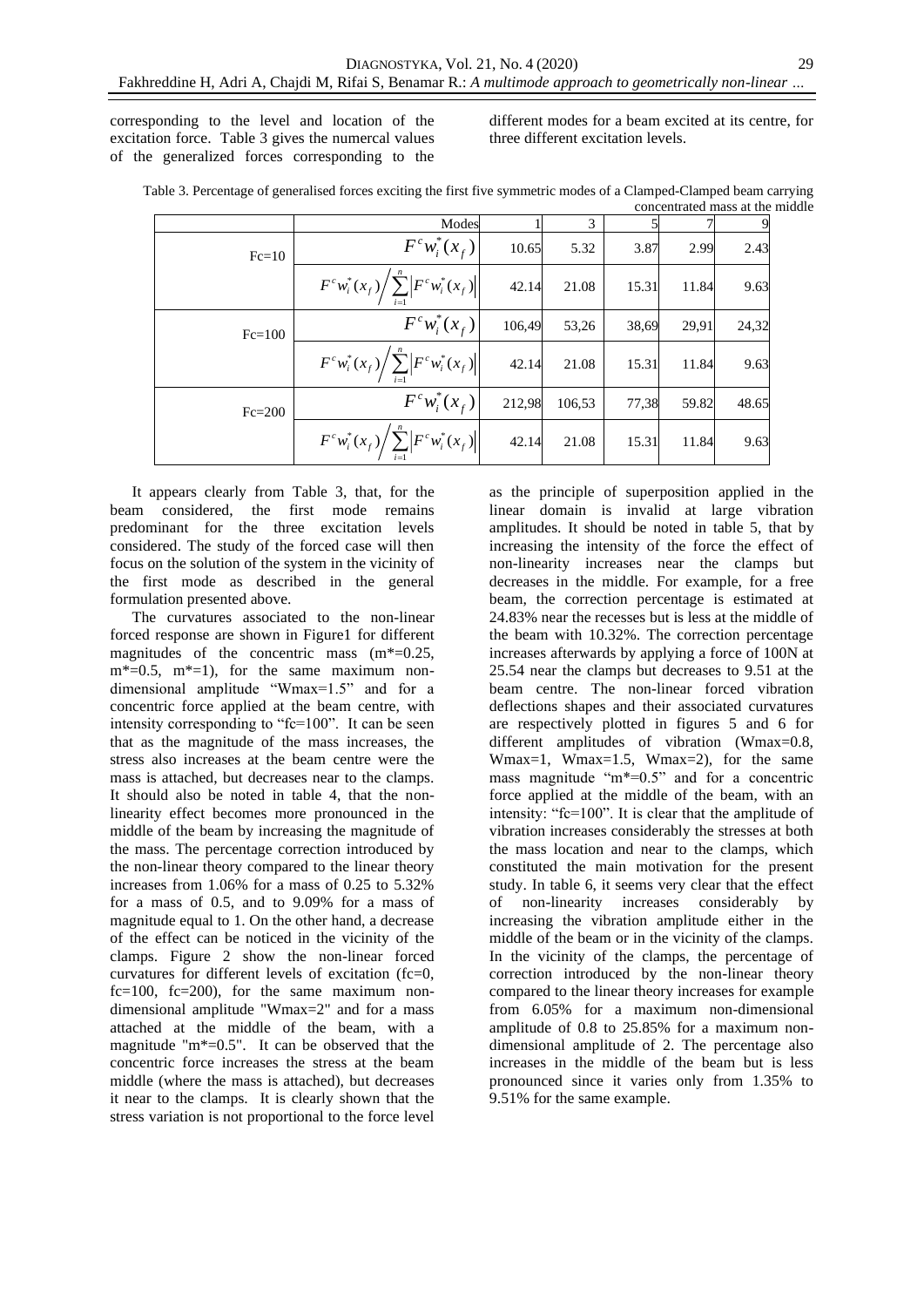

Figure 1. Curvatures corresponding to the non-linear response deflection shapes for various mass magnitudes.

| Table 4. Effect of mass variation on the percentage correction introduced by the non-linear theory compared to the linear |      |       |        |  |  |
|---------------------------------------------------------------------------------------------------------------------------|------|-------|--------|--|--|
|                                                                                                                           |      |       | theory |  |  |
| <b>Mass</b>                                                                                                               | 0.25 |       |        |  |  |
| Clamps                                                                                                                    | 8.97 | 17.53 | 16.44  |  |  |
| Middle of the beam                                                                                                        | .06  | -20   | 9.09   |  |  |



Figure 2. Curvatures corresponding to the non-linear deflection response function for various excitation levels

|  | Table 5. Effect of force variation on the percentage correction introduced by the non-linear theory compared to the linear |  |  |  |        |
|--|----------------------------------------------------------------------------------------------------------------------------|--|--|--|--------|
|  |                                                                                                                            |  |  |  | theory |

|                       |                              |                                        | $\cdots$ |
|-----------------------|------------------------------|----------------------------------------|----------|
| Force                 |                              | 100                                    | 200      |
| Clamps                | $. \circ$<br>24.83           | $\sim$<br>$\cap \subset$<br>۰<br>⊢ر.ر∠ | 20.1     |
| Middle of the<br>beam | $\sim$<br>$\Omega$<br>1 U.J. | $\sim$ $\sim$<br>، ب                   | 0.UJ     |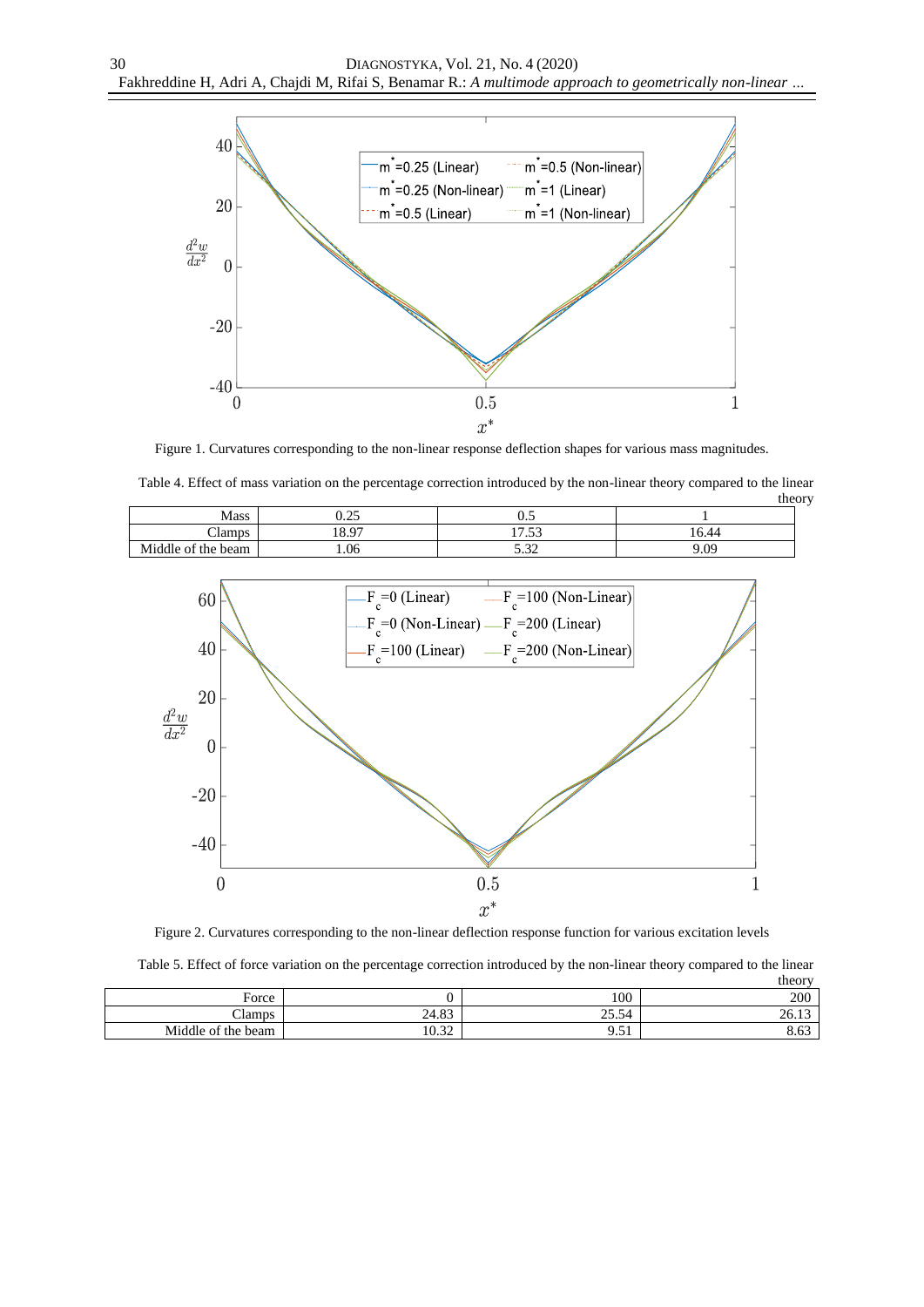

Figure 3. Curvatures corresponding to the non-linear response deflection shapes for various amplitudes

Table 6. Effect of mass variation on the percentage correction introduced by the non-linear theory compared to the linear

|                    |                       |                   |                               | theory     |
|--------------------|-----------------------|-------------------|-------------------------------|------------|
| Amplitudes         | റ റ<br>U.ŏ            |                   | ن د                           |            |
| Clamps             | 6.05                  | 9.51<br>ີ         | $\sim$<br>$\sqrt{ }$<br>11.JJ | 25.85      |
| Middle of the beam | $\sim$ $\sim$<br>1.JJ | $\Omega$<br>ے ۔ ۔ | 0 7 7<br>ے د                  | <i>,.,</i> |
|                    |                       | $\sim$            | $C = 1$ $R = 1$ $R = 1$       | $\sim$ 1   |

# **CONCLUSIONS**

The geometrically non-linear forced vibrations of a uniform beam carrying a concentrated mass were examined. The expressions for the kinetic and potential energies were derived and, by applying Hamilton's principle, the problem was reduced to a non-linear algebraic system solved by an approximate method. The results were then compared with those obtained by the finite element method and showed a very good agreement since the relative difference does not exceed 0.47% for the case of a fully clamped beam and does not exceed 1.92% for a beam with simple supports. The forced non-linear mode shapes and their associated curvatures were illustrated for different types of excitations, different magnitudes of the attached mass, different levels of excitation and different amplitudes. It was noticed that the stresses increase by increasing the magnitude of the mass and decrease near to the clamps. It was clearly noticed that the greater the amplitude, the greater the distribution of stresses for the same beam considered, carrying the same mass and subjected to the same excitation. The analysis also led to a quantitative estimate of the percentage correction introduced by the non-linear theory compared to the linear theory.

# **REFERENCES**

- 1. Maltbaek JC. The influence of a concentrated mass on the free vibrations of a uniform beam. J. Mech. Sci. 1961; 3:197–218.
- 2. Chen Y. On the vibration of beams or rods carrying a concentrated mass. J. Appl. Mech. 1963; 30(2):310.
- 3. Srinath LS, Das YC. Vibrations of beams carrying mass. J. Appl. Mech. Trans. ASME. 1967. 34(3): 784–785,
- 4. Laura PAA, Pombo JL, Susemihl EA. A note on the vibrations of a clamped-free beam with a mass at the free end. J. Sound Vib. 1974; 37(2): 161–168.
- 5. Laura PAA, Maurizi MJ, Pombo JL. A note on the dynamic analysis of an elastically restrained-free beam with a mass at the free end. J. Sound Vib. 1975;41:397–405.
- 6. Laura PAA, Verniere de Irassar P, Ficcadent GM. A note on transverse vibrations of continuous beams subject to an axial force and carrying concentrated masses. J. Sound Vib. 1983; 86: 279–284.
- 7. Gurgoze M. A note on the vibrations of restrained beams and rods with point masses. J. Sound Vib. 1984; 9:461–468.
- 8. Liu WH, Wu JR, Huang CC. Free vibration of beams with elastically restrained edges and intermediate concentrated masses. J. Sound Vib. 1988; 122(2):193–207.
- 9. Wu JS, Lin TL. Free vibration analysis of a uniform cantilever beam with point masses by an analyticaland-numerical-combined method. J. Sound Vib. 1990;136(2):201–213.
- 10. Leckie F, Pestel E. Transfer-matrix fundamentals. Int. J. Mech. Sci. 1960; 2(3):137–167.
- 11. Hamdan M, Abdellatif L. On the numerical convergence of discretization methods for the free vibrations of beams with attached inertia elements. J. Sound Vib. 1994.
- 12. Gurgoze M. On the alternative formulations of the frequency equation of a Bernoulli-Euler beam to which several spring-mass systems are attached inspan. Development. 1998;134(4): 635–646.
- 13. Wu JS, Chou HM. A new approach for determining the natural frequencies and mode shapes of a uniform beam carrying any number of sprung masses. J. Sound Vib. 1999;220(3):451–468.
- 14. Chang CH. Free vibration of a simply supported beam carrying a rigid mass at the middle. J. Sound Vib. 2000;237;4:733–744.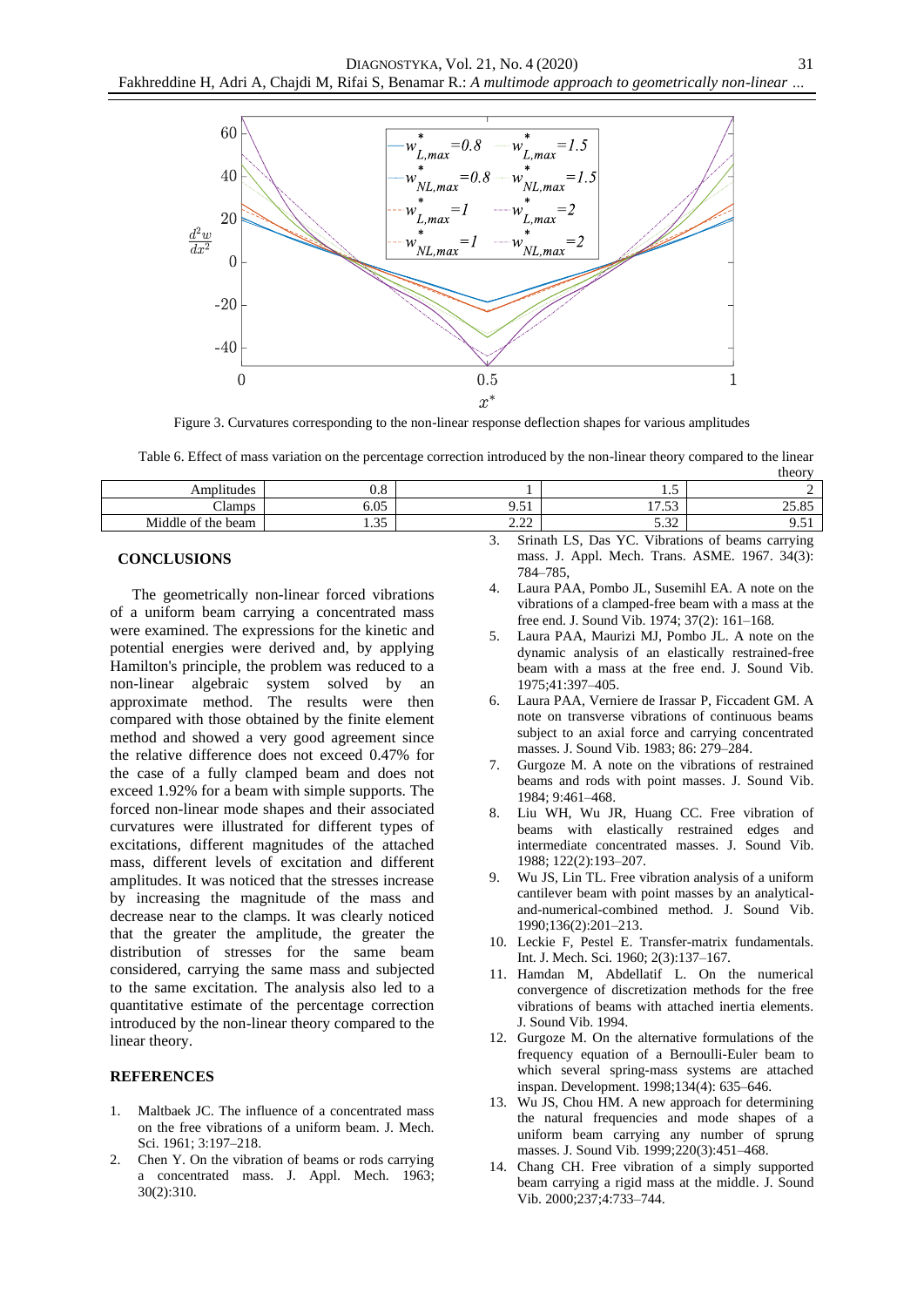- 15. Naguleswaran S. Transverse vibrations of an Euler Bernoulli uniform beam carrying two particles inspan. Int. J. Mech. Sci. 2001;43: 2737–2752.
- 16. Naguleswaran S. Transverse vibration of an Euler Bernoulli uniform beam on up to five resilient supports including ends. J. Sound Vib. 2003;261: 372–384.
- 17. Lin HY, Tsai YC. Free vibration analysis of a uniform multi-span beam carrying multiple springmass systems. J. Sound Vib. 2007;302(3): 442–456. <https://doi.org/10.1016/j.jsv.2006.06.080>
- 18. Maiz S, Bambill DV, Rossit CA, Laura PAA. Transverse vibration of Bernoulli-Euler beams carrying point masses and taking into account their rotatory inertia: Exact solution. J. Sound Vib. 2007; 303(3–5):895–908.
- <https://doi.org/10.1016/j.jsv.2006.12.028> 19. Wang J, Qiao P. Vibration of beams with arbitrary
- discontinuities and boundary conditions. J. Sound Vib. 2007;308(1–2):12–27. <https://doi.org/10.1016/j.jsv.2007.06.071>
- 20. Yesilce Y, Demirdag O, Catal S. Free vibrations of a
- multi-span Timoshenko beam carrying multiple spring-mass systems. Sadhana. 2008;33: 385–401. 21. Yesilce Y, Demirdag O. Effect of axial force on free
- vibration of Timoshenko multi-span beam carrying multiple spring-mass systems. Int. J. Mech. Sci. 2008;50:995–1003. <https://doi.org/10.1016/j.ijmecsci.2008.03.001>
- 22. Yesilce Y. Effect of axial force on the free vibration of reddy-bickford multi-span beam carrying multiple spring-mass systems. Shock Vib. 2008; 18(5):709– 726.<https://doi.org/10.1177/1077546309102673>
- 23. Torabi K, Afshari H, Najafi H. Vibration analysis of multi-step Bernoulli-Euler and Timoshenko beams carrying concentrated masses. J. Solid Mech. 2013; 5(4):336–349.
- 24. Yesilce Y. Differential transform method and numerical assembly technique for free vibration analysis of the axial-loaded Timoshenk. Struct. Eng. Mech. 2015.
- 25. Saito H, Sato K, Yutani T. Non-linear forced vibrations of a beam carrying concentrated mass under gravity. J. Sound Vib. 1976; 46(4): 515–525.
- 26. Raju KK, Rao GV. Non-linear vibrations of beams carrying a concentrated mass. J. Sound Vib. 1976; 48(3):445.
- 27. Gutiérrez RH, Laura PAA. Effect of a concentrated mass on large amplitude, free flexural vibrations of elastic plates and beams. Appl. Acoust. 1984; 17(2): 135–151.
- 28. Kiichi S, Genji S, Yoshiya M. Non-linear vibrations of beams with attached spring-mass system. Japan Soc. Mech. Eng. 1986;29:2232–2238.
- 29. Hamdan MN, Jubran BA. Free and forced vibrations of a restrained cantilever beam carrying a concentrated mass. J. King Abdulaziz Univ. Sci. 1991; 3(1):71–83.
- 30. Pakdemirli M, Nayfeh AH. Nonlinear vibrations of a beam- spring-mass system. J. Vib. Acoust. 1994; 116:433–439.
- 31. Hamdan MN, Dado MHF. Large amplitude free vibrations of a uniform cantilever beam carrying an intermediate lumped mass and rotary inertia. J. Sound Vib. 1997; 206(2):151–168.
- 32. Özkaya E, Pakdemirli M, Öz HR. Non-linear vibrations of a beam-mass system under different

boundary conditions. J. Sound Vib. 1997; 199(4): 679–696.

- 33. Hamdan MN, Shabaneh NH. On the large amplitude free vibrations of a restrained uniform beam carrying an intermediate lumped mass. J. Sound Vib. 1997; 199(5): 711–736.
- 34. Low KH, Dubey RN. Experimental investigations and shape functions for lateral vibration of axially constrained beams with a concentrated mass at the centre. J. Sound Vib. 1997; 202(3): 446–451.
- 35. Karlik B, Özkaya E, Aydin S, Pakdemirli M. Vibrations of a beam-mass systems using artificial neural networks. Comput. Struct. 1998; 69(3): 339– 347.
- 36. Pakdemirli M, Ozkaya E. Non-linear vibrations of a beam-mass system with both ends clamped. J. Sound Vib. 1999; 221(3): 491–503.
- 37. Cheng G, Mei C, Lee RYY. Large amplitude vibration of a cantilever beam with tip mass under random base excitation. Adv. Struct. Eng. 2001;  $4(4) \cdot 203 - 210$
- 38. Özkaya E. Non-linear transverse vibrations of a simply supported beam carrying concentrated masses. J. Sound Vib. 2002; 257(3):413–424. <https://doi.org/10.1006/jsvi.2002.5042>
- 39. G. Venkateswara Rao, K. Meera Saheb, and G. Ranga Janardhan, "Fundamental frequency for large amplitude vibrations of uniform Timoshenko beams with central point concentrated mass using coupled displacement field method," J. Sound Vib., vol. 298, no. 1–2, pp. 221–232, 2006.
- 40. Ghayesh MH, Kazemirad S, Darabi MA. A general solution procedure for vibrations of systems with cubic nonlinearities and nonlinear/time-dependent internal boundary conditions. J. Sound Vib. 2011; 330(22):5382–5400. <https://doi.org/10.1016/j.jsv.2011.06.001>
- 41. NikkarA, Bagheri S, Saravi M. Dynamic model of large amplitude vibration of a uniform cantilever beam carrying an intermediate lumped mass and
- rotary inertia. Lat. Am. J. Solids Struct. 2014;11(2):320–329. [https://doi.org/10.1590/S1679-](https://doi.org/10.1590/S1679-78252014000200010) [78252014000200010.](https://doi.org/10.1590/S1679-78252014000200010)
- 42. Souayeh S, Kacem N. Computational models for large amplitude nonlinear vibrations of electrostatically actuated carbon nanotube-based mass sensors. Sensors Actuators A Phys.2014:208: 10–20. <https://doi.org/10.1016/j.sna.2013.12.015>
- 43. Barry OR, Oguamanam DCD, Zu JW. Nonlinear vibration of an axially loaded beam carrying multiple mass-spring-damper systems. Nonlinear Dyn. 2014; 77(4):1597–1608. <https://doi.org/10.1007/s11071-014-1402-5>
- 44. Malaeke H, Moeenfard H. Analytical modeling of large amplitude free vibration of non-uniform beams carrying a both transversely and axially eccentric tip mass. J. Sound Vib. 2016; 366:211–229. <https://doi.org/10.1016/j.jsv.2015.12.003>
- 45. Sadri M, Younesian D, Esmailzadeh E. Nonlinear harmonic vibration and stability analysis of a cantilever beam carrying an intermediate lumped mass. Nonlinear Dyn. 2016; 84; 3:1667–1682. <https://doi.org/10.1007/s11071-016-2596-5>
- 46. Lotfan S, Sadeghi MH. Large amplitude free vibration of a viscoelastic beam carrying a lumped mass–spring–damper. Nonlinear Dyn. 2017;90(2): 1053–1075. [https://doi.org/10.1007/s11071-017-](https://doi.org/10.1007/s11071-017-3710-z) [3710-z](https://doi.org/10.1007/s11071-017-3710-z)